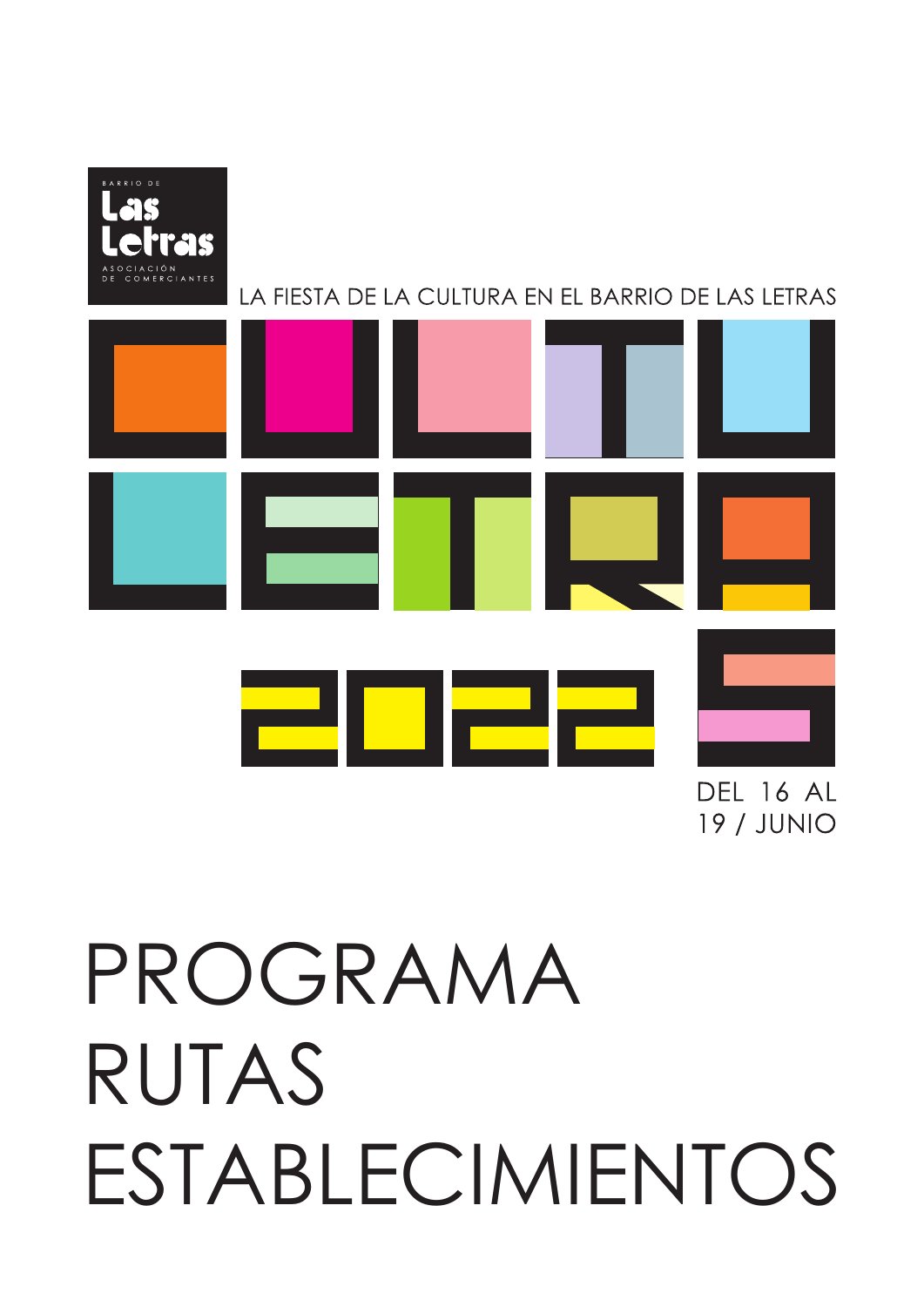

### RUTA DE LAS LETRAS LIBRERÍAS Y EDITORIALES

### **ABADA EDITORES**

PUESTO DE VENTA DE PUBLICACIONES. SAN PEDRO ESQUINA CON GOBERNADOR **JUEVES 16, DE 10,00 A 20,00 HORAS**

#### **LIBRERÍA ENRIQUE MIRANDA**

DESCUENTOS EN COMPRAS DE LIBROS FICHADOS HASTA 200 € DE COMPRA, 15% DE DESCUENTO DESDE 201 € DE COMPRA, 10% DE DESCUENTO REGALO DE LÁPIZ PERSONALIZADO A PARTIR DE 10 € DE COMPRA CALLE LOPE DE VEGA, 19 **DÍAS 16, 17 Y 18, 11,00 A 15,00 HORAS Y DE 17,00 A 20,00 HORAS.**

### **PAPELERÍA LIBRERÍA LOSADA**

DESCUENTO DEL 5% EN ULTIMAS NOVEDADES EN LIBROS DESCUENTO DEL 5% EN LIBROS DE MADRID ( CERCA DE 50 TÍTULOS) SELECCIÓN DE LIBROS AL 50% DE DESCUENTO MATERIAL DE ESCRITURA, LETTERING Y CALIGRAFÍA, 15% DE DESCUENTO SELECCIÓN DE JUEGOS EDUCATIVOS PARA NIÑOS Y ADULTOS, 10% DE DESCUENTO ALAMEDA, 3 **DÍAS 16, 17 Y 18. DE 10,30 A 14,30 HORAS Y DE 17,00 A 20,00 HORAS.**

### **LIBRERÍA DEL PRADO**

DESCUENTO DEL 10% DURANTE **CULTULETRAS** PRADO, 5 **DE 10,00 A 14,00 HORAS Y DE 17,00 A 20,00 HORAS.**

#### **LIBRERÍA IBEROAMERICANA Y CRAZY MARY**

PARTICIPAN EN EL **BLOOM´S DAY MADRID** ORGANIZADO POR SOY DE LA CUESTA Y TURISMO DE IRLANDA HUERTAS, 40 Y ECHEGARAY, 32 **DÍA 16. DE 17,00 A 20,00 HORAS** 

### **LIBRERÍA CÓDICE**

DESCUENTO DEL 5% EN LIBROS NUEVOS DESCUENTOS ESPECIALES EN SEGUNDA MANO Y DESCATALOGADOS MORATÍN, 7 **DÍA 16 Y 17. DE 10,00 A 14,00 HORAS Y DE 17,00 A 20,00 HORAS. DÍA 18 DE 11,00 A 14,30 HORAS.**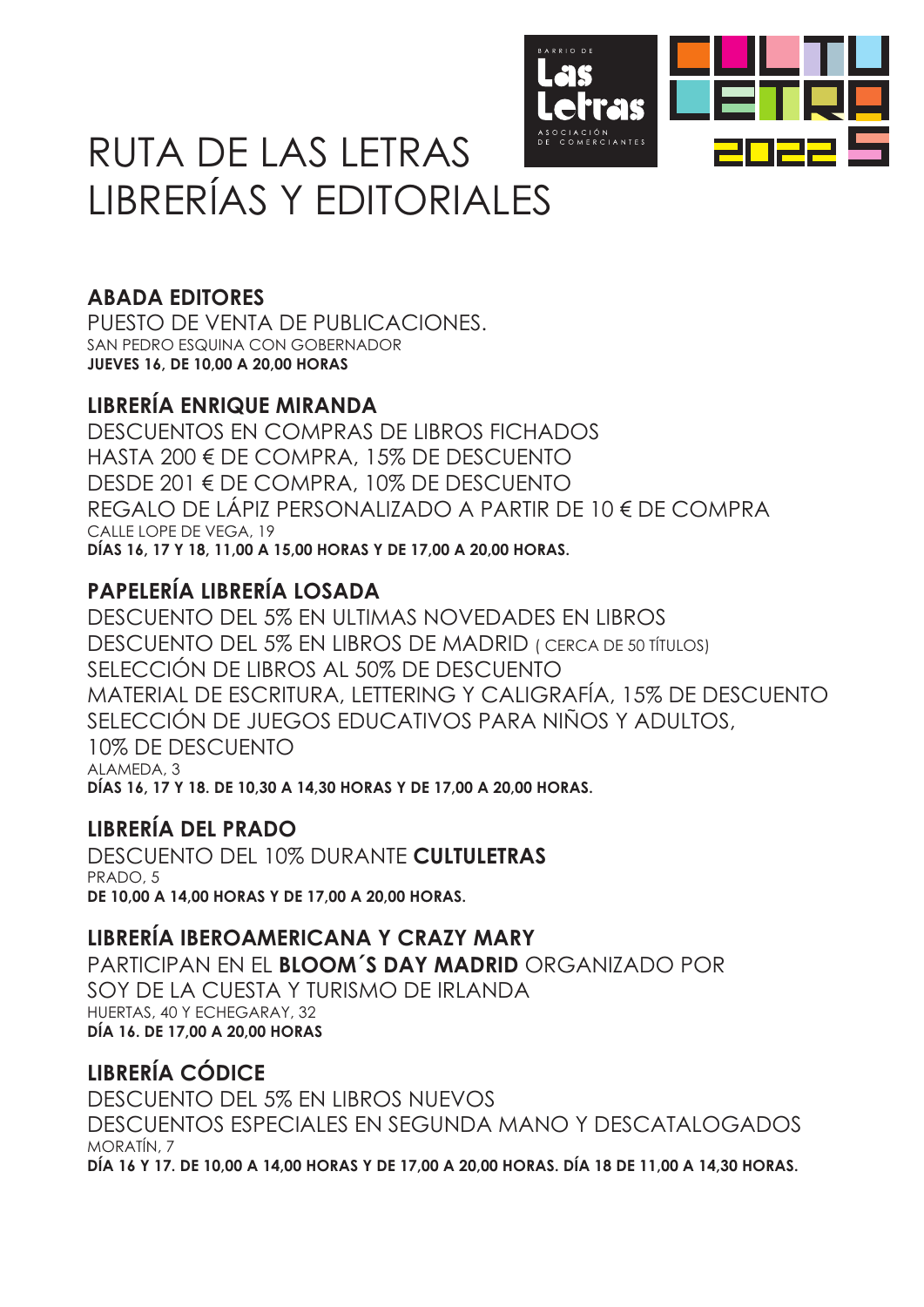### RUTA DE LAS BELLAS ARTES



## GALERÍAS, ANTICUARIOS Y BELLAS ARTES

#### **HEREDEROS DE CRISPÍN**

EXPOSICIÓN DE DIBUJOS 60'S-70'S DE COLETTE RIBAUD. DIBUJOS Y FOTOGRAFÍAS DE DIVERSOS AUTORES COSTANILLA DE LOS DESAMPARADOS, 6 **DÍAS 16 Y 17, DE 10,00 A 18,00 HORAS. DÍA 18 DE 10,00 A 14,00 HORAS.**

#### **PONCE + ROBLES**

EXPOSICIÓN **COMMON GROUND** DE KEKE VILABELDA ALAMEDA, 5 **DÍAS 16 Y 17, DE 11,00 A 15,00 HORAS Y DE 17,00 A 20,00 HORAS. DÍA 18 DE 11,00 A 14,00 HORAS.**

#### **EL ESTUDIO**

EXPOSICIÓN **SENSACIONES** DE VICENTE DÍEZ MARQUÉS SAN PEDRO, 1 **DÍA 16. DE 19,00 A 22,00 HORAS. DÍA 17, DE 17,00 A 21,00 HORAS. DÍA 18. DE 10,00 A 14,00 Y DE 19,00 A 21,00 HORAS. DÍA 19, DE 11,00 A 14,00 HORAS.**

#### **CORZÓN**

EXPOSICIÓN DE CERÁMICAS DE JOSÉ LUIS ROMERO EXPOSICIÓN DE PINTURA Y ESCULTURA DE CARMEN VARELA ALAMEDA, 11 **DÍAS 16 Y 17. DE 9,30 A 17,30 HORAS DIAS 18 Y 19. EXPOSICIÓN EN LOS ESCAPARATES DEL ESTABLECIMIENTO**

#### **MARTÍN DE VIDALES ART**

VISITAS GUIADAS A LA EXPOSICIÓN DE FOTOGRAFÍA **MIMESIS**  DE EDUARD IBÁÑEZ ALAMEDA, 5 **DÍAS 16, 17, 18 Y 19, A LAS 13 HORAS.**

#### **ANTIGÜEDADES ROLLE SÁNCHEZ**

PUESTO DE ANTIGÜEDADES, COLECCIONISMO Y LIBROS EN SU ENTRADA EN EL INTERIOR, DESCUENTO DEL 15% EN COMPRAS SUPERIORES A 100€ PRADO, 9 **DÍAS 16 Y 17, DE 10,00 A 14,00 HORAS Y DE 17,30 A 20,00 HORAS. DÍA 18 DE 10,30 A 14,00 HORAS.**

#### **CONCHA ORTEGA**

SELECCIÓN DE MOBILIARIO Y ARTES DECORATIVAS S.XX Y DE OBRA GRÁFICA CONTEMPORÁNEA DE ARTISTAS COMO DANIEL VERBIS, ABRAHAM LACALLE, UNAI SAN MARTÍN, ROLAND FISCHER, ENTRE OTROS MORATÍN, 14 **DÍAS 16 Y 17, DE 10,00 A 14,00 HORAS Y DE 17,30 A 20,00 HORAS. DÍA 18 DE 10,30 A 14,00 HORAS.**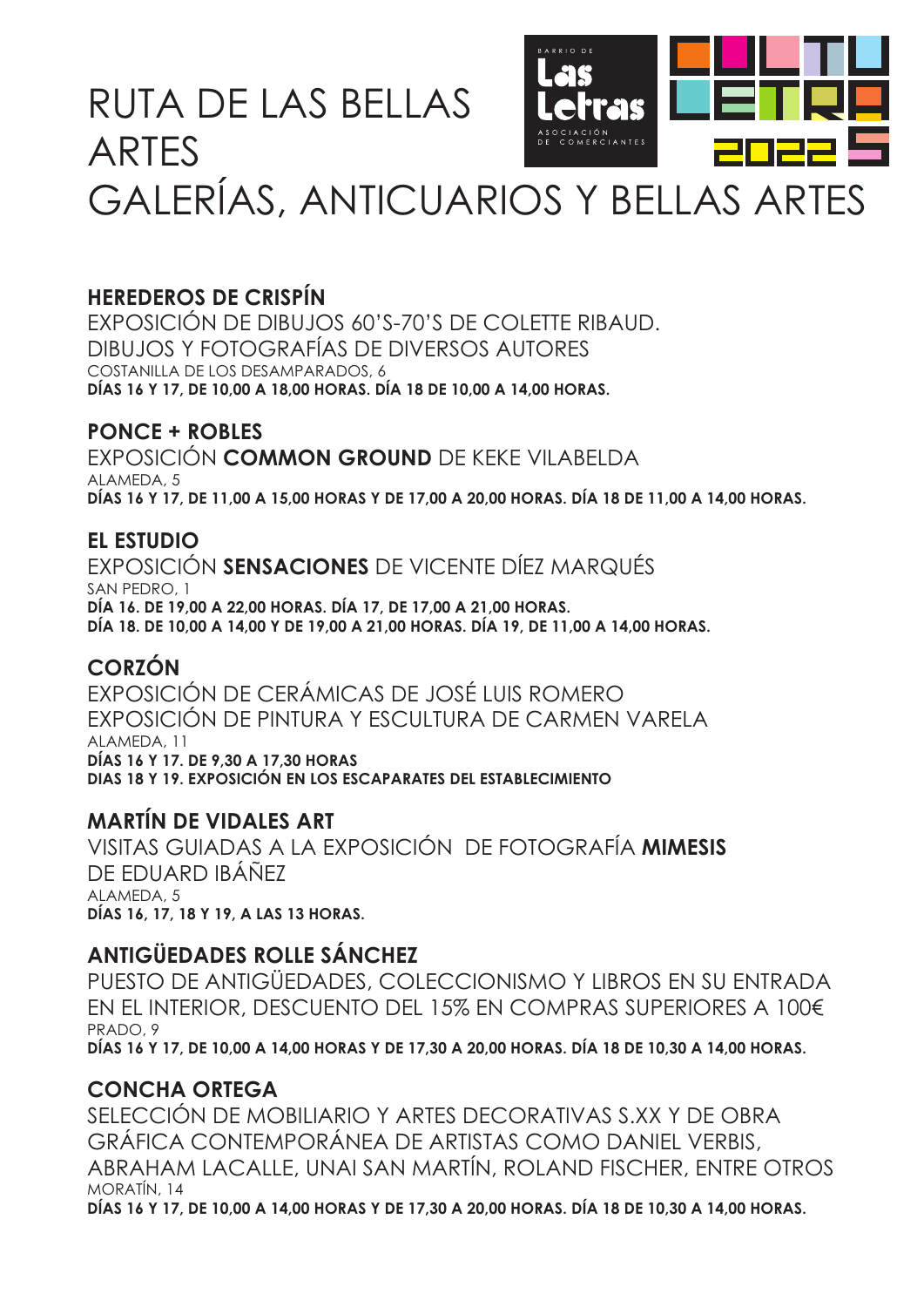### RUTA DE LAS BELLAS ARTES



## GALERÍAS, ANTICUARIOS Y BELLAS ARTES

#### **MODERNARIO**

EXPOSICIÓN DE LUMINARIAS **LA LUZ A TRAVÉS DEL CRISTAL** DISEÑOS DE DIVERSOS AUTORES MORATÍN, 30 Y SANTA MARÍA, 20 **DÍAS 16 Y 17, DE 11,00 A 14,00 Y DE 17.00 A 20,00 HORAS. DÍA 18 DE 11,00 A 14,00 HORAS.**

#### **MODUS OPERANDI**

EXPOSICIÓN **EL AÑO SON VERANO** DE ELENA URUCATU + CARLOS MATÉ OBRA DE TEATRO **YO SOY LA FURIA** DE KEKE VILABELDA LOPE DE VEGA, 31 **EXPO DÍA 17. DE 11,00 A 14,30 HORAS Y DE 16,30 A 19,00 HORAS. TEATRO DÍAS 17 Y 18. A LAS 20,00 HORAS.**

#### **ART ROOM / INVESTIGACIÓN Y ARTE**

EXPOSICIÓN DE BERTA ARES VISIONADO OBRAS FESTIVAL DE VIDEOARTE **CUVO** SANTA MARÍA, 15 **EXPO DÍA 17. DE 16,30 A 20,30 HORAS. VÍDEOS DÍA 17. DE 20,30 A 22,00 HORAS.**

#### **VENEGAS**

EXPOSICIÓN DE COLLAGE DE DANIELEM ALMADÉN ESQUINA SAN PEDRO **DÍAS 16 Y 17. DE 10,00 A 14,00 HORAS Y DE 17,00 A 20,00 HORAS.**

#### **MALVIN GALLERY**

EXPOSICIÓN **ECOS DE LA MEMORIA** DE JAIME IGLESIAS-SARRIA ALMADÉN, 13 **DÍAS 16 Y 17. DE 17,00 A 20,00 HORAS. DÍA 18. DE 11,00 A 15,00 HORAS**

#### **OLARRA**

DESCUENTO EN COMPRAS DURANTE CULTULETRAS LOPE DE VEGA, 21 **DÍAS 16 Y 17. DE 10,00 A 14,00 HORAS Y DE 17,00 A 20,00 HORAS. DÍA 18. DE 10,00 A 13,00 HORAS**

#### **THE WESTIN PALACE HOTEL**

EXPOSICIÓN **LA EXPO DE LA LUZ** DE ANTONELLO DELLANOTTE **MENÚ DE LA LUZ** DEL CHEF JOSÉ LUQUE PLAZA DE CORTES, 7 **DÍAS 16,17, 18 Y 19**